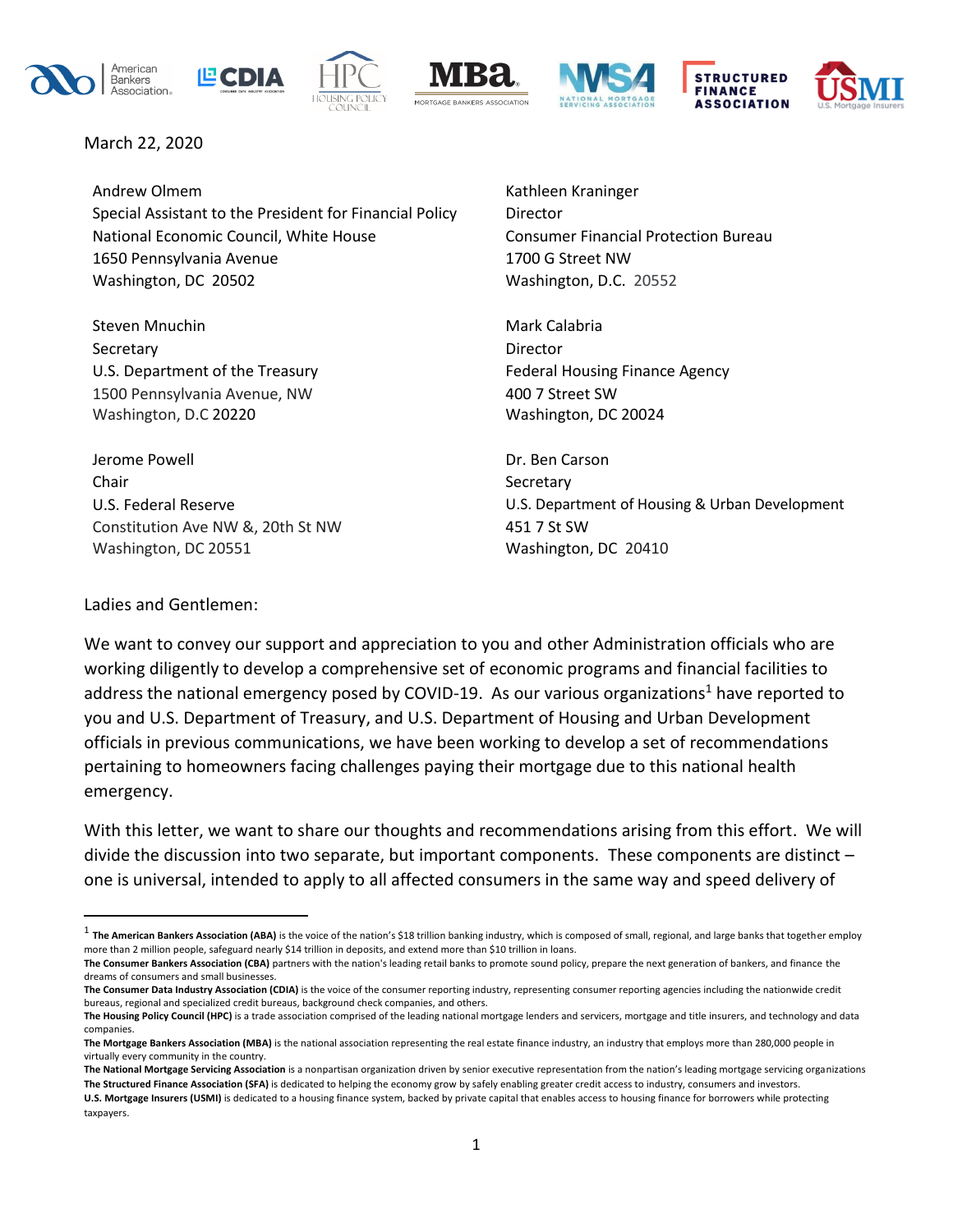relief to consumers, and one is limited, applicable to non-depository mortgage servicers in need of liquidity support.

# **Universal Consumer Support**

The mortgage market issues for consumers in the wake of the pandemic has two elements – challenges posed to existing homeowners and challenges posed to home buyers and those in the process of refinancing their mortgages or completing home purchases.

# *Existing Homeowners*

It is our objective to quickly and efficiently respond to the growing number of affected households with a uniform program that is simple and streamlined. The mortgage industry is committed to ensuring that households in need receive help immediately through payment forbearance that could extend from ninety days to twelve months. This assistance would be followed by an appropriate loan modification, with programs that allow consumers to simply resume their previous mortgage payments, without additional costs or penalties, as the first and best option for most, but complemented by programs that can provide more substantial payment relief through changes to the rate and term of the mortgages, as necessary, also without additional costs or penalties.

The operational elements of this borrower assistance have received intense input from across all the participating associations. This is critical because it will be essential that borrowers in need of assistance receive it in a consistent manner and on similar terms. Because this is a program that many firms must implement and implement the same way, we have focused not just on overall goals but also on operational details.

Together, we have constructed the attached term sheet (attachment 1), which describes the areas where the industry is seeking:

- additional universal program guidance from the government-sponsored enterprises and government agencies,
- waiver of some policies and practices that that may add unnecessary delay and friction, and
- streamlined approaches to customer notification or documentation to make it as efficient as possible to receive relief.

We are working with each appropriate government agency individually to pursue the requests included in this term sheet. But we emphasize the importance of producing a single model forbearance program that produces the same outcomes for consumers across lending programs.

We also are working with a broad group of mortgage servicers to develop uniform messaging and materials that could be used industry-wide, to ensure that customers know what to do and how to access the services available, should they find themselves unable to stay current on their monthly payments. We also want to be clear that, considering reductions in the number of staff able to field calls as a result of the pandemic, borrowers should only reach out to their servicer if they are in immediate need of assistance. And finally, it is critical that we continue to message that all those who can pay their mortgage, should pay their mortgage.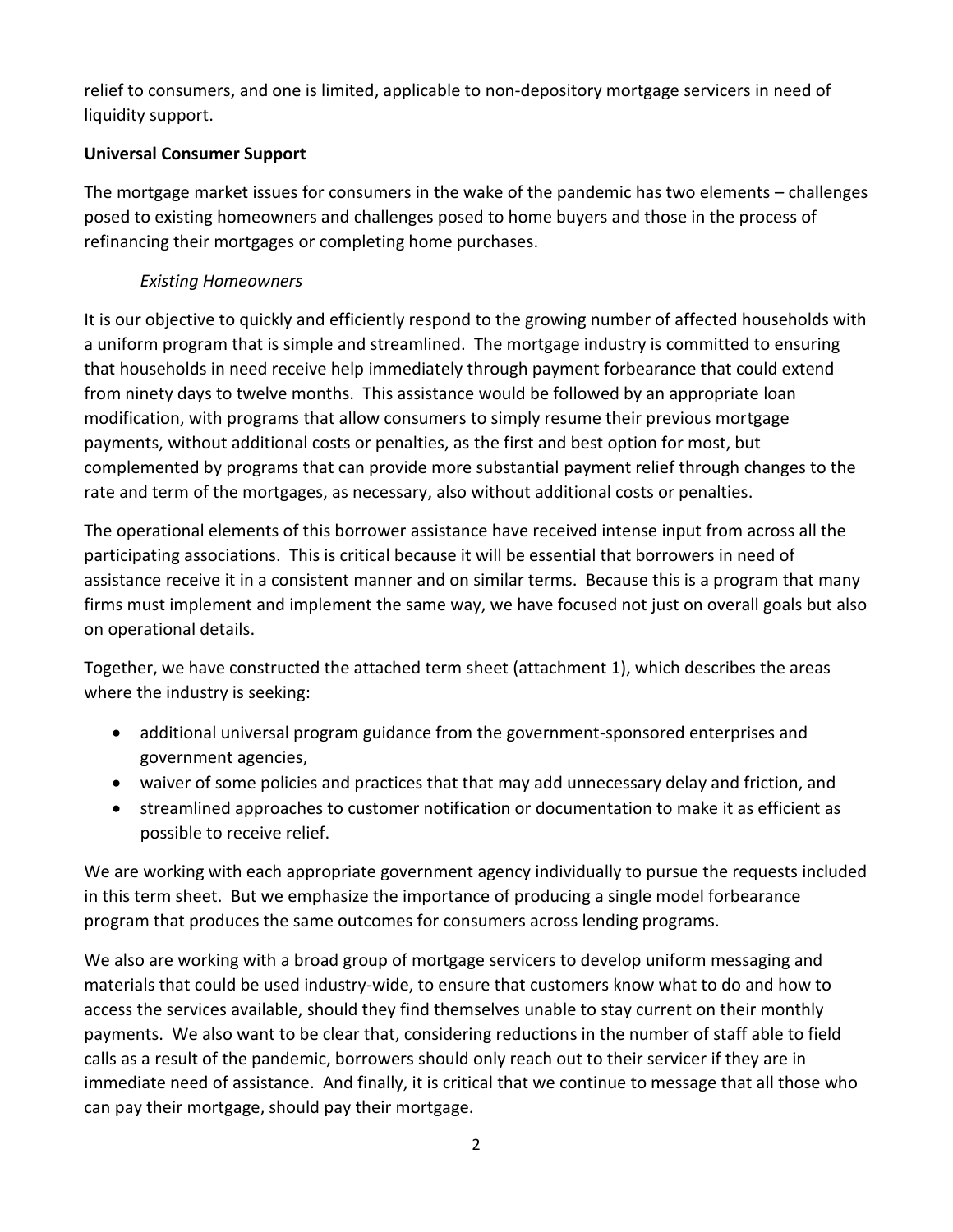We cannot emphasize enough the need for a close partnership between industry and the federal government on the messaging surrounding this borrower assistance. For example, a ".gov" website reinforcing the standards and terms of the borrower assistance program would aid consistency in messaging, reinforcing that this assistance is available to those in actual economic distress due to the pandemic and that others should continue to make their mortgage payments, a message that will target critical resources to those in need and bolster consumer confidence in the approach.

# *New Mortgage Applicants*

A month ago, the mortgage industry's immediate concern was managing the surge in new mortgage applications, especially for refinancing. The second element of the industry response to the pandemic is targeted at the operational difficulties the industry now faces as a result of the broad-based shutdown of both private and public services, including county recorders offices and other critical government functions. Attachment 2 lists key process steps in mortgage origination and closing that have been broadly disrupted. For example, it now is difficult if not impossible for loan originators to communicate with a prospective borrowers' employer to verify employment status, to complete necessary paperwork with "wet signatures" validated by notaries, and to obtain property appraisals when many professionals are subject to mandatory isolation and telework policies.

Originating loans is an important component of consumer relief that will allow consumers to achieve or maintain homeownership at low interest rates long term. Our associations are currently engaged with various federal departments and agencies, identifying specific process steps disrupted by current conditions and developing appropriate alternatives. In some cases, these will require regulatory waivers or relief, in other cases an openness to alternative approaches.

We intend to continue our engagement with appropriate regulators. Our request of our regulators is to work with us to construct appropriate relief to ensure that mortgage production does not grind to a halt and that lenders are not penalized for demonstrating prudent judgment adapting to these unusual and temporary conditions. Rules are there to protect consumers but cannot be allowed to stifle or halt a consumers' ability to close mortgage loan applications because of these extraordinary circumstances reflecting a national health emergency.

# **Liquidity for Non-Bank Mortgage Servicers**

This section addresses the need of non-depository mortgage servicers, as our bank members are expressing increasing confidence that they will have sufficient capital reserves and liquidity resources necessary to handle the current stressed environment.

Separate from the consumer-focused elements described in the previous section of this letter, our associations recognize that the stability of our housing finance system depends upon mortgage servicers providing the extraordinary financial support to consumers demanded by these conditions. In this case, the need is not universal, yet the systemic risks of failing to address the need where it exists could bring great harm to borrowers and to housing markets and housing finance.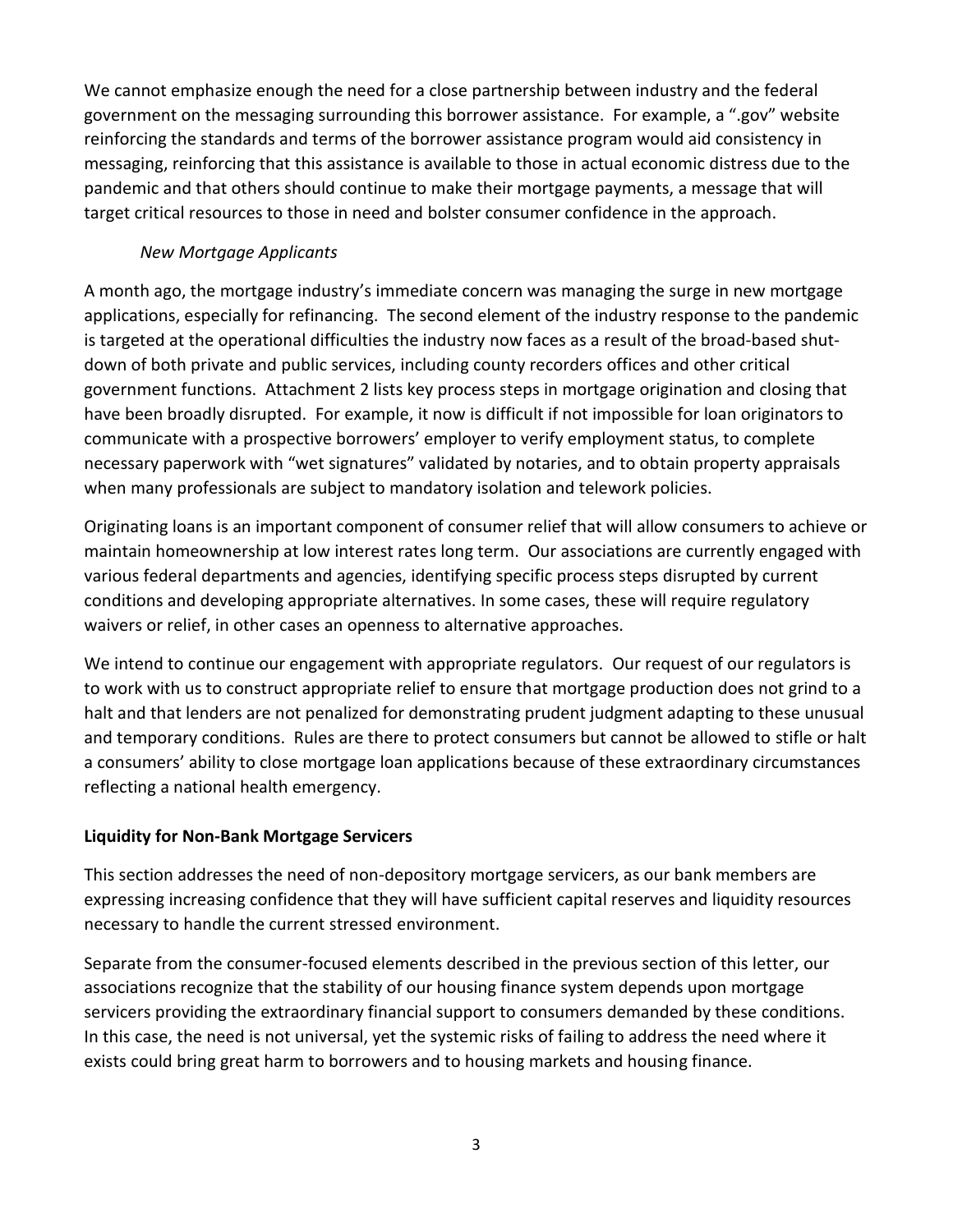As background, when a borrower fails to make their monthly mortgage payment, the mortgage servicer must still pay the principal and interest to investors, as well as pay the real estate taxes, homeowners' insurance, and mortgage insurance on their behalf. In the regular course of business, all servicers maintain liquid reserves to cover these advances. Attached to this letter is a short summary of how servicing advances work and sizing the dollar magnitude we could be facing (Attachment 3).

Today, with millions of Americans experiencing a material reduction or elimination of income as the country combats COVID-19, many households will be unable to make their mortgage payments. This will trigger an unprecedented need for borrower forbearance, which will strain and possibly overwhelm some servicers' liquidity reserves, all of which were calculated and set aside for more ordinary times.

The financial stress to servicers will vary but will be most pronounced for non-bank mortgage servicers that are engaged solely in the mortgage business. These servicers have fewer liquidity sources than depositories and they manage their mortgage operations with cash flow generated from the mortgage business, including origination revenue and servicing proceeds, and rely on both equity from private firms and financing from commercial banks. In contrast, insured depository institutions have sources of cash flow from their non-mortgage business lines, substantial reserves of regulatorily-required capital, as well as access to backstop liquidity sources.

Because independent, nondepository mortgage servicers do not have access to the liquidity resources available to banks, they are more vulnerable to the unprecedented level of delinquencies and payment forbearance that will be required. Further, these companies are the dominant providers of mortgages through the FHA and VA programs, which poses an additional challenge. FHA and VA loans are securitized through Ginnie Mae. Unlike the GSEs, Ginnie Mae does not directly reimburse servicers for the advances made to investors nor does Ginnie Mae step into make those payments as the delinquencies persist over a protracted period. Delinquent loans can remain in Ginnie Mae securities, and thus require servicer advances, or servicers may buy them out, which requires even more cash resources, both of which demand a tremendous amount of liquidity. The existing financing vehicles, generally commercial banks and warehouse lenders, employ risk controls and rules concerning the level of delinquencies and overall liquidity profile of a servicer that are intended to contain risk, but that will likely cause additional financial strain during this period of unprecedented economic stress. Further, the FHA and VA market segment represents a larger proportion of low- and moderate-income borrowers, who will likely sustain a more significant economic impact of this emergency.

In sum, the financial stress to the system is highly concentrated - concentrated with independent mortgage companies that do not have access to the existing Federal liquidity facilities, concentrated with the predominant Ginnie Mae issuers who operate without the type of financial backstop offered by the GSEs, and concentrated in the segment of the population that is most likely to be affected economically by this national emergency.

Therefore, for the welfare of those borrowers and for the good of the housing finance system, the market today needs a backstop liquidity source for these independent mortgage servicers. There are at least two federal financing vehicles available today that could be deployed. One is Ginnie Mae's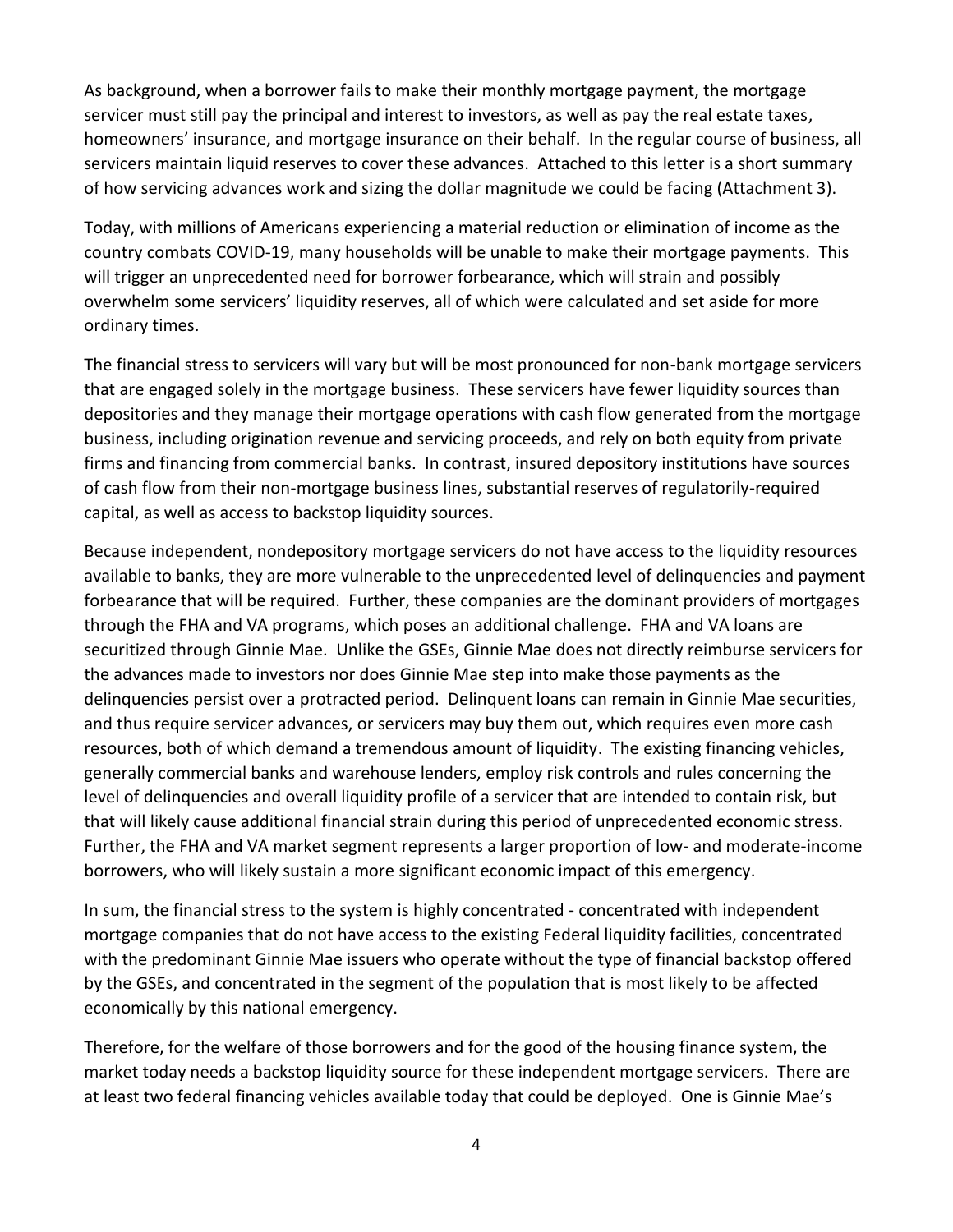Pass-Through Assistance authority, which enables the agency to make principal and interest advances to bondholders on behalf of a servicer for some period of time. The other, which has already been deployed in this crisis for other emergency funding needs, is the Federal Reserve's 13(3) authority. Beyond these existing authorities, other options are available, including congressional authorization for these programs or for Treasury to directly finance or guarantee servicer advances as requested by servicers. Beyond these existing policy options, any additional legislative or regulatory measures must be designed to protect the safety and soundness of the financial system, with government agencies acting in concert to respond to this national emergency.

The critical point is the *necessity* of a temporary government backstop liquidity source(s) to fund an unprecedented need for servicer advances. We do not have a specific operational plan for providing this liquidity, in part because the various programs that could be used have very different parameters and requirements. We are prepared to assist in developing detailed plans for how to implement such temporary liquidity support.

It bears repeating that not every servicer may want or need to use this type of temporary liquidity facility – and therefore, the access to such facilities should be voluntary and optional. Yet the entire housing finance system, including borrowers, would benefit from a material reduction in systemic risk that we face, with a portion of the mortgage servicing market constrained by insufficient liquidity resources during this national emergency. That is why all our associations are in favor of this measure.

The information we are providing here we are also providing to other federal departments, agencies, the Congress, and the GSEs. We are ready to discuss any of these items with you and your colleagues. We implore the Administration to ensure engagement and harmonization among government agencies to create an environment that will allow lenders and servicers to meet the needs of consumers in this unprecedented pandemic. We stand at the ready to help in any way that you deem appropriate.

# Yours truly,

American Bankers Association Consumer Data Industry Association Housing Policy Council Mortgage Bankers Association Structured Finance Association The National Mortgage Servicing Association US Mortgage Insurers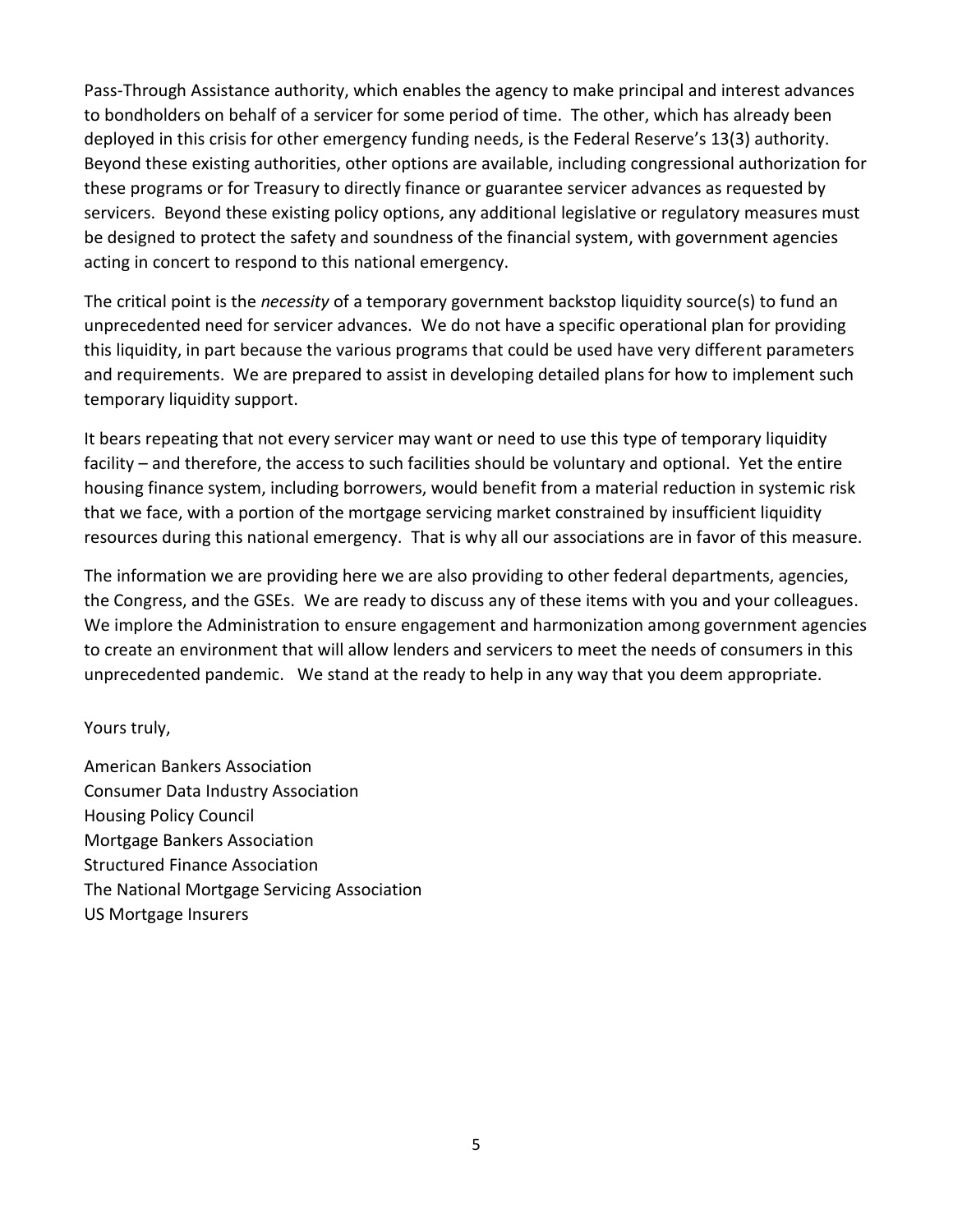# **ATTACHMENT 1**

# **COVID-19 Response – Homeowner Assistance Joint Trade Association Recommendation**

**Participating Associations:** ABA, CBA, CDIA, HPC, MBA, NMSA, SFA, USMI

### **Core Objectives**:

Relief efforts must be uniform, clear, concise, and easy for servicers and homeowners to understand and implement

- Establish uniform programs and policies across government agencies and the GSEs, so that all affected borrowers are eligible for similar assistance
- Adapt and rely on existing programs and practices used for natural disaster borrower assistance, as appropriate and feasible
- Keep all rules and requirements simple and streamlined, for sake of affected borrowers and companies operating with staffing constraints
- Minimize future program changes, with simple and clear rules and communications

### **Key Programmatic Considerations:**

Assistance targeted to affected borrowers in need only, yet streamlined to minimize administrative burden for both customers and servicers facing constraints associated with broad-based social distancing and/or mandatory work-from-home policies.

- National scope ensure broad access nationwide, given scope of affected population and constrained resources at financial institutions
- Borrower access require customer contact, but eliminate or limit verification/ documentation requirements because homeowners affected by COVID-19 may have limited ability to compile and/or contact third parties for access to documents in widespread event
- Post-forbearance simplicity provide customers with as much certainty as possible, by providing clarity regarding the mortgage payment "end-state," for both short- and long-term forbearance

### **Program Proposal**:

| <b>Program Terms</b>        | Proposal                                                                           |
|-----------------------------|------------------------------------------------------------------------------------|
| COVID-19 Hardship-          | National emergency declaration - national scope; no                                |
| <b>Expansive Nationwide</b> | geographical limitation                                                            |
| Eligibility                 | Date of emergency declaration is March 13, 2020                                    |
|                             | COVID-19 hardship encompasses all standard hardships and<br>requires no validation |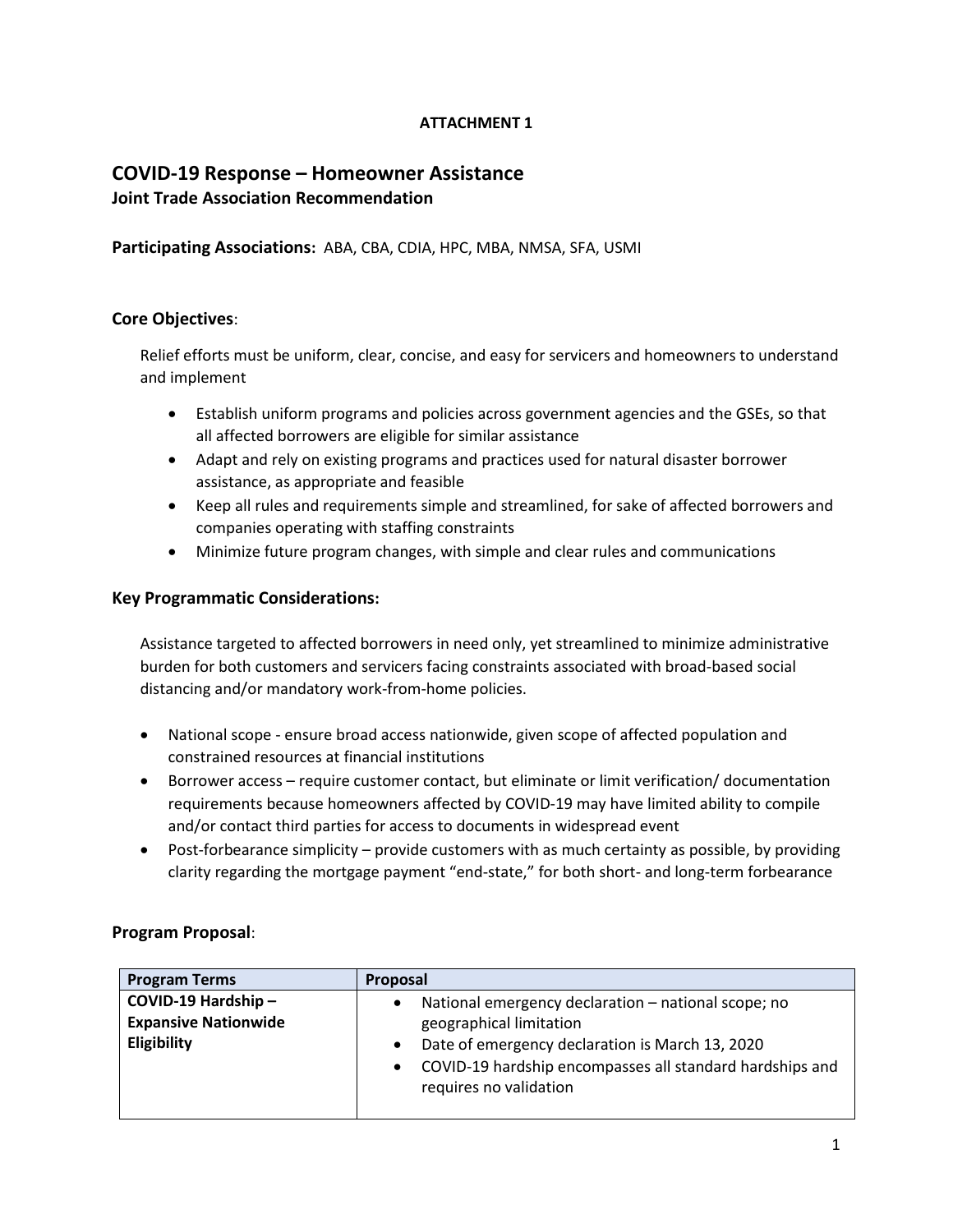| <b>Borrower / Mortgage Payment</b><br><b>Status</b>            | Payment forbearance available to all affected borrowers,<br>including those delinquent prior to March 13 declaration<br>date<br>Extend Mod and Stand-Alone Partial Claim available only to<br>borrowers who are current or less than 90 days delinquent<br>as of March 13 declaration                                                                                                                                                                                                                                                                                                                                                                                                                                                                                                                                                                                                                                                                                                          |
|----------------------------------------------------------------|------------------------------------------------------------------------------------------------------------------------------------------------------------------------------------------------------------------------------------------------------------------------------------------------------------------------------------------------------------------------------------------------------------------------------------------------------------------------------------------------------------------------------------------------------------------------------------------------------------------------------------------------------------------------------------------------------------------------------------------------------------------------------------------------------------------------------------------------------------------------------------------------------------------------------------------------------------------------------------------------|
| <b>Customer Contact/</b><br><b>Communications</b>              | Customer contact required – statement of hardship only, no<br>$\bullet$<br>additional validation required<br>Routine Customer Communications - as part of standard<br>servicing operations or collections activities, a servicer may<br>identify customers eligible for COVID-19 assistance and offer<br>deferred payments/forbearance and/or COVID-19 post-<br>forbearance options<br>Customer contact may be performed through various means<br>٠<br>or methods - e.g. phone calls, text messages, emails, web-<br>based or on-line portals; flexibility is preferable given the<br>nature of the national emergency, which calls for expansive<br>approaches to communication, rather than specific<br>requirements for verbal or written customer contact.                                                                                                                                                                                                                                 |
| Forbearance                                                    | Servicers must provide an initial 90-day payment<br>$\bullet$<br>forbearance, with potential to extend up to 12 months<br>Payment forbearance protections include suppression or<br>٠<br>reduction of payments, foreclosure, negative credit<br>reporting, collection calls/letters, late fees<br>Allow these disaster forbearances to be offered without<br>requiring a formal forbearance agreement                                                                                                                                                                                                                                                                                                                                                                                                                                                                                                                                                                                          |
| <b>Post-Forbearance</b><br><b>Stabilization/ Modifications</b> | Payment deferral/payment forbearance may be followed by:<br>$\bullet$<br>Extend Mod, to bring loan current and add missed<br>$\checkmark$<br>payments to the outstanding balance; extend term by<br>missed payments;<br>$\checkmark$ Cap and Extend Mod, to capitalize arrearages and bring<br>loan current with term extended;<br>Stand-Alone Partial Claim (for FHA and USDA<br>$\checkmark$<br>mortgages), to provide borrower with interest-free<br>subordinate lien in amount of the missed payments, due<br>on sale or payoff;<br>$\checkmark$ Streamlined Mod (Flex Mod), to bring loan current,<br>extend term, and potentially lower interest rate; or<br>Standard loss mitigation review and modification<br>$\checkmark$<br>products, to perform more comprehensive evaluation of<br>borrower financial situation, with docs<br>Documentation / validation required only for standard /<br>HAMP modifications, but not Extend Mod, Stand-Alone<br>Partial Claim, or Streamlined Mod |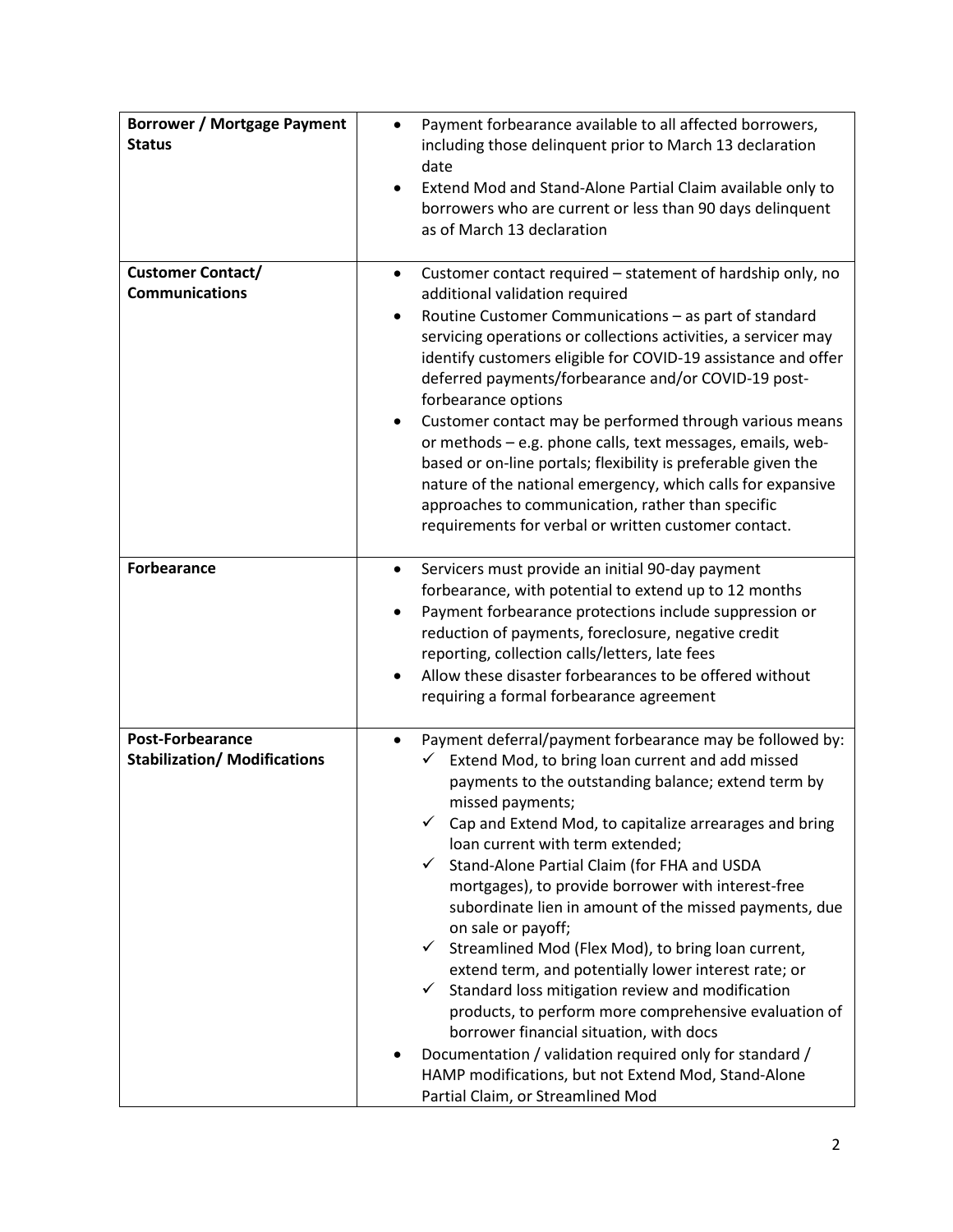|                                                                                    | Extend recordation timeframes for all modifications/partial<br>$\bullet$<br>claims that require recordation;<br>Ginnie Mae must suspend recordation requirement to allow<br>$\bullet$<br>delivery of modified loans into MBS; replace recordation<br>requirement with alternative, such as commitment to record<br>and consumer attestation to no new/additional liens.                                                 |
|------------------------------------------------------------------------------------|-------------------------------------------------------------------------------------------------------------------------------------------------------------------------------------------------------------------------------------------------------------------------------------------------------------------------------------------------------------------------------------------------------------------------|
| <b>Trial Periods</b>                                                               | For GSE mortgages, no trial period<br>For government mortgages, trial period (required by Ginnie<br>Mae); for cases where forbearance is less than 60 days,<br>Ginnie should permit the $1st$ 3 months of resumed payments<br>to serve as a trial period                                                                                                                                                                |
| <b>Credit Reporting</b>                                                            | Use natural disaster code so no negative impact<br>$\bullet$                                                                                                                                                                                                                                                                                                                                                            |
| <b>Late Fees</b>                                                                   | Waived<br>$\bullet$                                                                                                                                                                                                                                                                                                                                                                                                     |
| <b>Foreclosures/ Evictions</b>                                                     | Suspend all foreclosures / evictions at current stage; do not<br>$\bullet$<br>proceed with initiation or sales<br>Nationwide foreclosure / eviction moratorium<br>$\bullet$                                                                                                                                                                                                                                             |
| Reg X / RESPA Consumer<br><b>Contact Protocols and ECOA</b><br><b>Notification</b> | CFPB should Issue emergency / interim final rule to clarify<br>$\bullet$<br>that servicers will not be liable for regulatory violations if<br>they have made good faith efforts to comply with servicing<br>timelines during periods of declared national emergencies,<br>including but not limited to Sections 1024.34, 1024.35,<br>1024.39,1024.41 of RESPA and ECOA appraisal requirements<br>for loan modifications |
| <b>Property Inspections</b>                                                        | Permit use of "no-contact" inspections                                                                                                                                                                                                                                                                                                                                                                                  |
| <b>Borrower Occupancy Status</b>                                                   | Permit owner-occupant and investor borrowers (expansion<br>٠<br>from natural disaster relief)                                                                                                                                                                                                                                                                                                                           |

 $\frac{1}{2}$ 

 $\mathcal{L}^{\text{max}}_{\text{max}}$ 

 $\hat{\mathcal{A}}$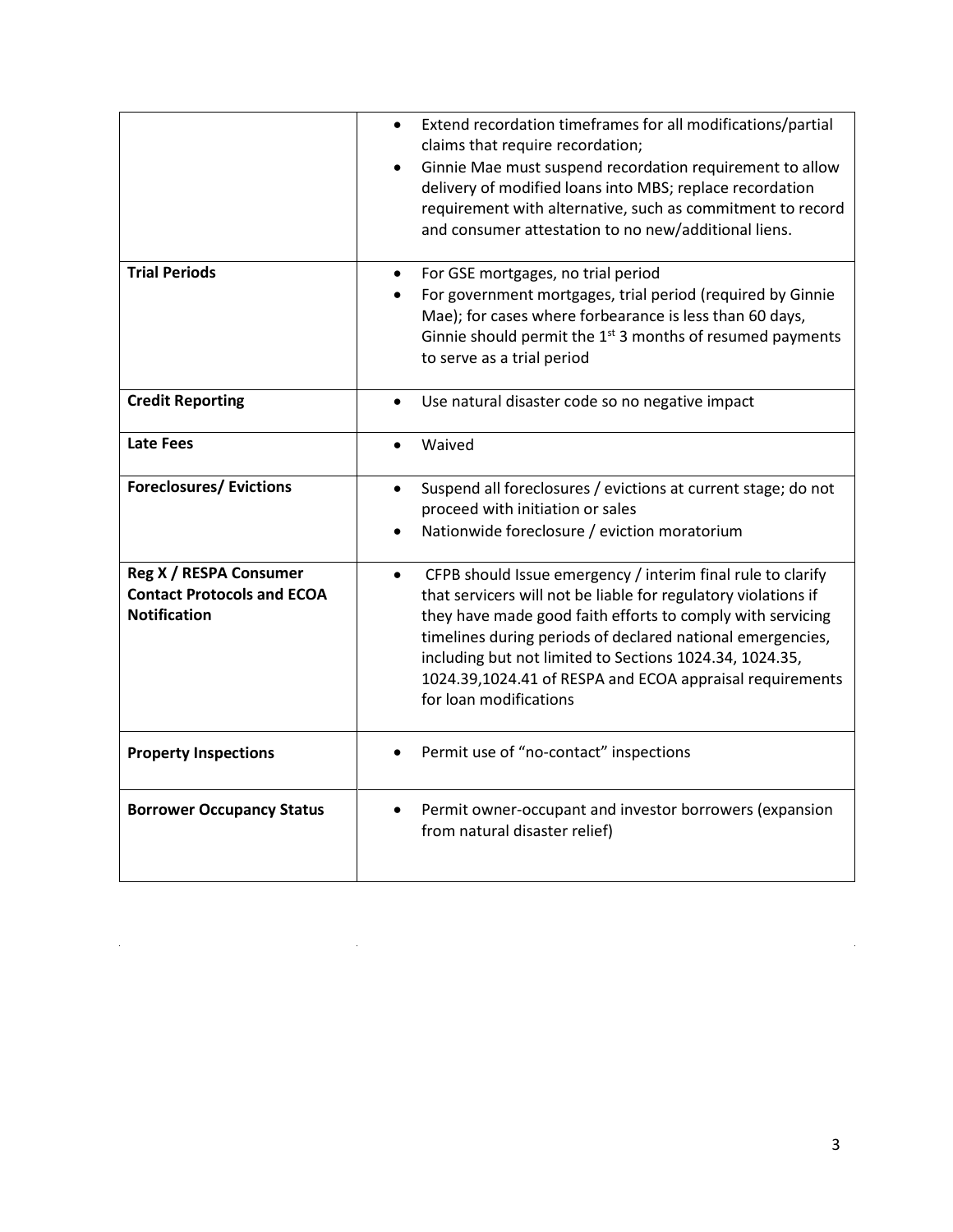# **ATTACHMEMT 2**

### **Loan Pipeline / Closing / Settlement Issues**

March 19, 2020

Categorizing items identified to-date surrounding the current pipeline of purchase money originations and refinances:

- 1. **Appraisal:** In the current health crisis, homeowners don't want appraisers in their house and the appraisers themselves don't want to be exposed. Waiving appraisals on rate/term refinances would be a helpful step. A hybrid approach using external property review by the appraiser combined with desktop review and inside photos from the real estate agent or seller also may be a partial solution.
- 2. **Verification of Employment**: If businesses are shut down or everyone is working remotely, how can a lender make telephone contact to confirm employment? And given the fluidness of the situation, how reliable is the employment confirmation by the time of closing? At least with rate/term refinances, can the borrower being current on the loan suffice as was done with HARP?
- 3. **Closing:** While remote closings would certainly help, and that option should be pursued, it is not likely to make a big near-term impact on closings. Are there other ways we can effectuate a closing that is not face-to-face?
- 4. **Title Search**: With certain local government offices shut down, title searches may be impossible. What options are available?
- 5. **Recording**: Closed government offices also preclude recording deeds, titles, etc. until such offices re-open. In a short duration closure, that may not be much of an issue but if the offices remained close for more than a short period of time, what issues are posed and what solutions are out there? How do local-level rules further complicate this?